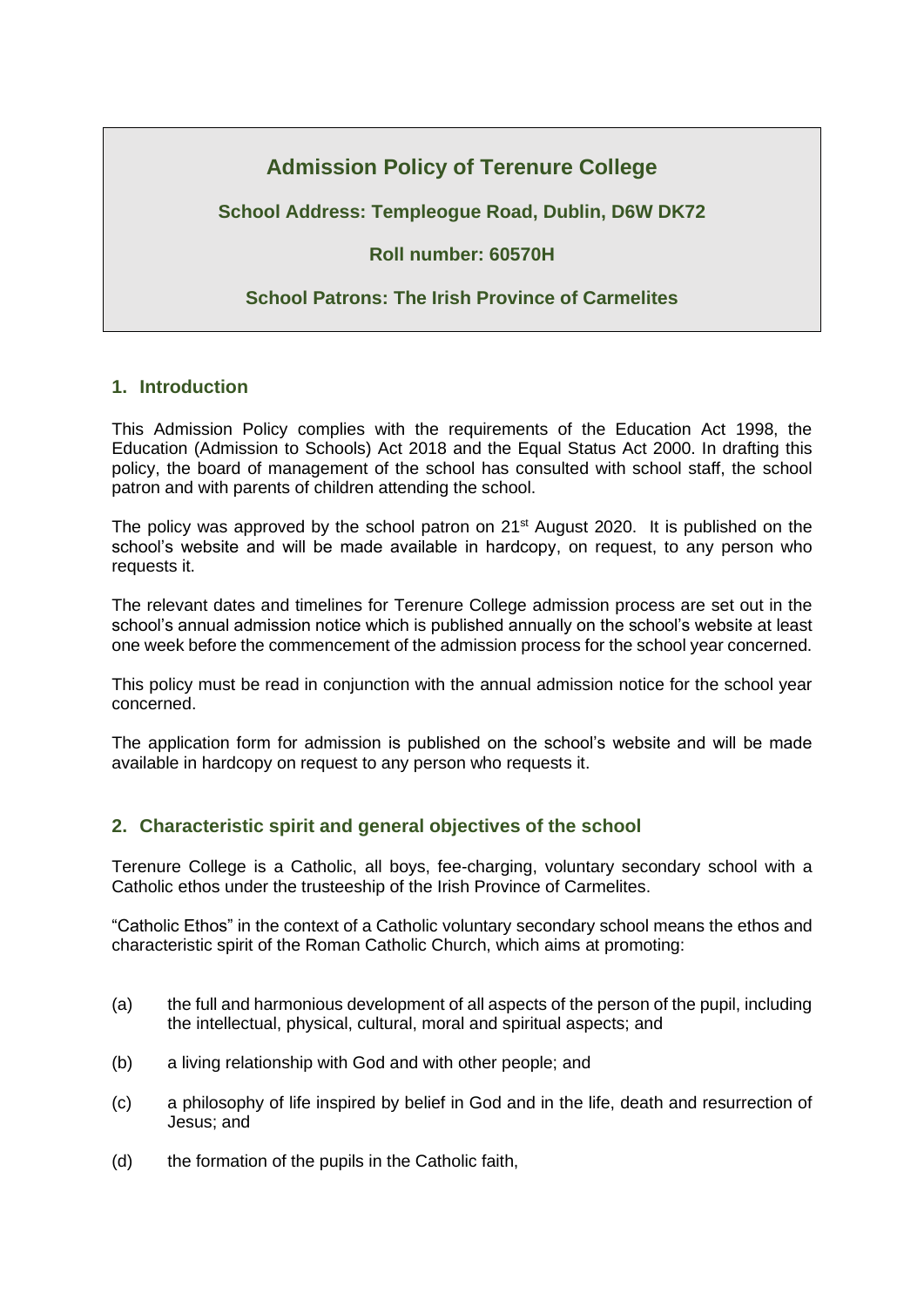and which school provides religious education in accordance with the doctrines, practices and traditions of the Roman Catholic Church, and/or such ethos and/or characteristic spirit as may be determined or interpreted from time to time by the Irish Episcopal Conference.

In accordance with S.15 (2) (b) of the Education Act, 1998 the Board of Management of Terenure College shall uphold, and be accountable to the patron for so upholding, the characteristic spirit of the school as determined by the cultural, educational, moral, religious, social, linguistic and spiritual values and traditions which inform and are characteristic of the objectives and conduct of the school.

Terenure College, as a Catholic School, has been recognised over the years as a centre of learning and a community of faith where the traditions of the Carmelite Order are enshrined. Whatever changes may occur in educational structures and methods the Carmelite Order seeks to retain and promote the following values in the College:

- the intellectual formation of our students through the provision of a curriculum to the highest academic standards, mindful of the diverse God-given abilities and talents;
- the spiritual and religious formation of our students leading to an awareness of God and of a relationship with him through Jesus Christ within the traditions of the Catholic Church;
- the social formation of our students whereby they are enabled to take their place in society as confident and caring persons committed to the pursuit of Truth and Justice;
- the physical and sporting formation of our students through a wide-ranging sports programme promoting physical fitness, team spirit, sportsmanship and participation;
- the formation in our students of the aesthetic sense through the creative arts, through an appreciation and understanding of our Irish and other cultures and traditions, through the call to an ecological awareness.
- the formation of our students for life in the world of further study and work by developing in them integrity, self-reliance, adaptability, loyalty, creativity and a positive attitude to work;

# **3. Admission Statement**

Terenure College will not discriminate in its admission of a student to the school on any of the following:

- (a) the gender ground of the student or the applicant in respect of the student concerned;
- (b) the civil status ground of the student or the applicant in respect of the student concerned;
- (c) the family status ground of the student or the applicant in respect of the student concerned;
- (d) the sexual orientation ground of the student or the applicant in respect of the student concerned,
- (e) the religion ground of the student or the applicant in respect of the student concerned,
- (f) the disability ground of the student or the applicant in respect of the student concerned,
- (g) the ground of race of the student or the applicant in respect of the student concerned,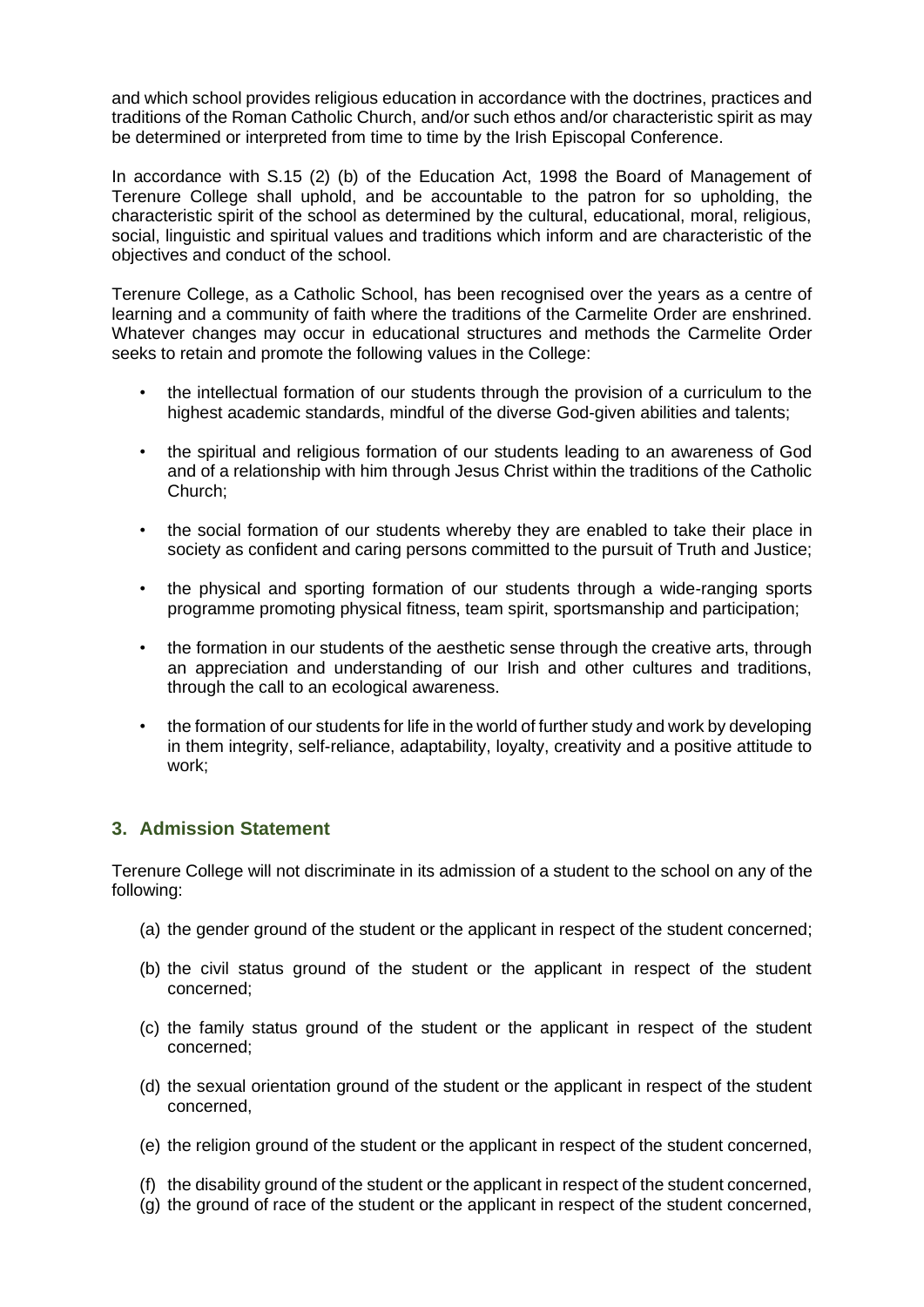- (h) the Traveller community ground of the student or the applicant in respect of the student concerned, or
- (i) the ground that the student or the applicant in respect of the student concerned has special educational needs

As per section 61(3) of the Education Act 1998, 'civil status ground', 'disability ground', 'discriminate', 'family status ground', 'gender ground', 'ground of race', 'religion ground', 'sexual orientation ground' and 'Traveller community ground' shall be construed in accordance with section 3 of the Equal Status Act 2000.

Terenure College is an all-boys school and does not discriminate where it refuses to admit a girl applying for admission to this school.

Terenure College is a school whose objective is to provide education in an environment which promotes certain religious values and does not discriminate where it admits a student of Roman Catholicism in preference to others.

### **4. Admission of Students**

This school shall admit each student seeking admission except where –

- a) the school is oversubscribed (please see [section 5](#page-2-0) below for further details)
- b) a parent of a student, when required by the principal in accordance with section 23(4) of the Education (Welfare) Act 2000, fails to confirm in writing that the code of behaviour of the school is acceptable to him or her and that he or she shall make all reasonable efforts to ensure compliance with such code by the student

Terenure College provides education exclusively for boys and may refuse to admit as a student a person who is not of the gender provided for by this school.

Terenure College is a Roman Catholic school and may refuse to admit as a student a person who is not of Roman Catholicism where it is proved that the refusal is essential to maintaining the ethos of the school.

# <span id="page-2-0"></span>**5. Oversubscription (this section must be completed by all schools including schools that do not anticipate being oversubscribed)**

In the event that the school is oversubscribed, the school will, when deciding on applications for admission, apply the following selection criteria in the order listed below to those applications that are received within the timeline for receipt of applications as set out in the school's annual admission notice:

- 1. Brothers of a student attending or having attended the school;
- 2. Sons and grandsons of a student having attended the school (to a maximum of 25% of the available spaces);
- 3. Sons of employees of Terenure College;
- 4. Nephews and grandnephews of members of the Carmelite Order;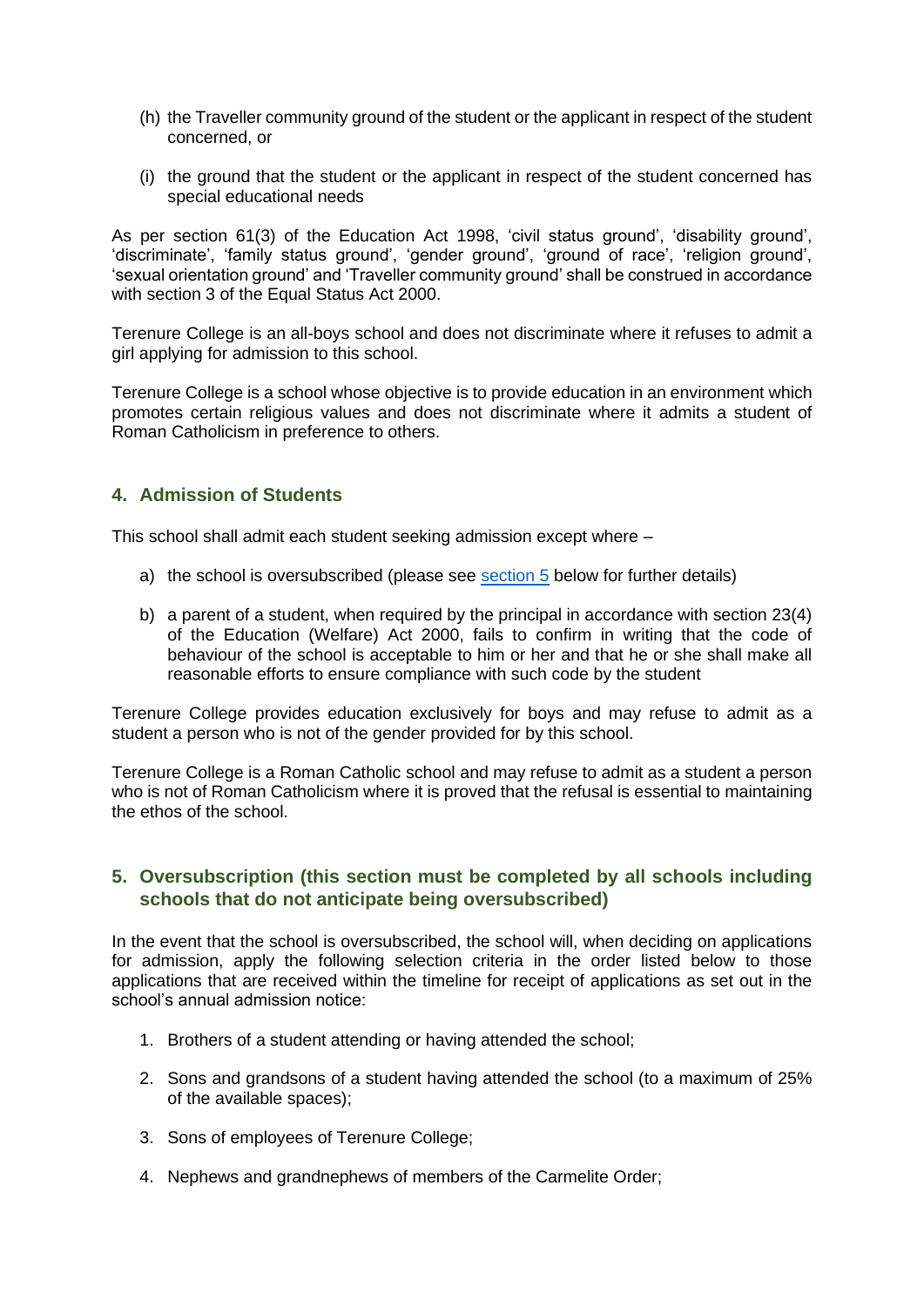- 5. Applicants whose names were placed on a list maintained by the school prior to  $1<sup>st</sup>$  of February 2020 for the purposes of allocating places in the school year concerned in order of their priority on that list;
- 6. A lottery system will be used to allocate the remaining places.

Separate to Points 1 to 6 above, the Board of Management will decide each year how many places will be made available in 1st Year for those who will be in receipt of a scholarship from the Terenure College Past Pupil Union's Scholarship Trust. The offer of these places will be made in accordance with the procedures of the Scholarship Trust.

In the event that there are two or more students tied for a place or places in any of the selection criteria categories above (the number of applicants exceeds the number of remaining places), the following arrangements will apply:

If one student satisfies more than one of the criteria they shall be awarded the place.

Beyond this, a lottery system will be used to ensure fair, random selection.

### **6. What will not be considered or taken into account**

In accordance with section 62(7)(e) of the Education Act, the school will not consider or take into account any of the following in deciding on applications for admission or when placing a student on a waiting list for admission to the school:

- (a) a student's prior attendance at a pre-school or pre-school service, including naíonraí,
- (b) a student's academic ability, skills or aptitude;
- (c) the occupation, financial status, academic ability, skills or aptitude of a student's parents;
- (d) a requirement that a student, or his or her parents, attend an interview, open day or other meeting as a condition of admission;
- (e) a student's connection to the school by virtue of a member of his or her family attending or having previously attended the school, other than as specified in Section 5;
- (f) the date and time on which an application for admission was received by the school,

This is subject to the application being received at any time during the period specified for receiving applications set out in the annual admission notice of the school for the school year concerned.

This is also subject to the school making offers based on existing waiting lists (up until  $31<sup>st</sup>$ January 2025 only).

### **7. Decisions on applications**

All decisions on applications for admission to Terenure College will be based on the following:

- Our school's admission policy
- The school's annual admission notice (where applicable)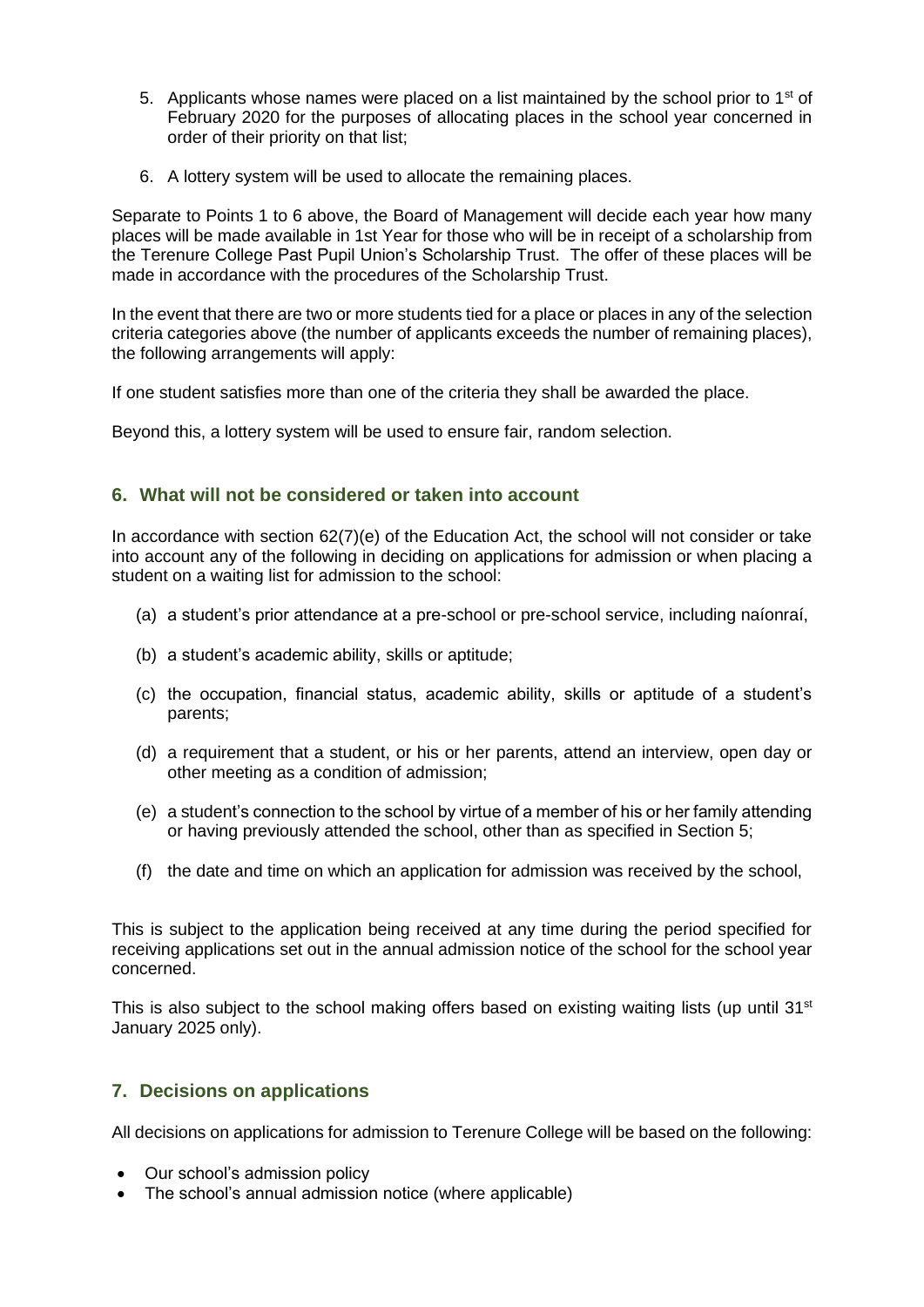• The information provided by the applicant in the school's official application form received during the period specified in our annual admission notice for receiving applications

(Please see [section 13](#page-6-0) below in relation to applications received outside of the admissions period and [section 14](#page-8-0) below in relation to applications for places in years other than the intake group.)

Selection criteria that are not included in our school admission policy will not be used to make a decision on an application for a place in our school.

### **8. Notifying applicants of decisions**

Applicants will be informed in writing as to the decision of the school, within the timeline outlined in the annual admissions notice.

If a student is not offered a place in our school, the reasons why they were not offered a place will be communicated in writing to the applicant, including, where applicable, details of the student's ranking against the selection criteria and details of the student's place on the waiting list for the school year concerned.

Applicants will be informed of the right to seek a review/right of appeal of the school's decision (see Section 17 below for further details).

### **9. Acceptance of an offer of a place by an applicant**

Applicants must accept, in writing, an offer of admission from Terenure College on or before the date set out in the annual admissions notice of the school.

In accepting an offer of admission from Terenure College, you must indicate:

(i) whether or not you have accepted an offer of admission for another school or schools. If you have accepted such an offer, you must also provide details of the offer or offers concerned and;

(ii) whether or not you have applied for and awaiting confirmation of an offer of admission from another school or schools, and if so, you must provide details of the other school or schools concerned.

Applicants should be aware that failure to disclose this information on the acceptance of a place may lead to an offer being withdrawn by the school.

#### **10.Circumstances in which offers may not be made or may be withdrawn**

An offer of admission may not be made or may be withdrawn by Terenure College where:

- (i) it is established that information contained in the application is false or misleading;
- (ii) an applicant fails to confirm acceptance, in writing, of an offer of admission on or before the date set out in the annual admission notice of the school;
- (iii) the parent of a student, when required by the principal in accordance with section 23(4) of the Education (Welfare) Act 2000, fails to confirm in writing that the code of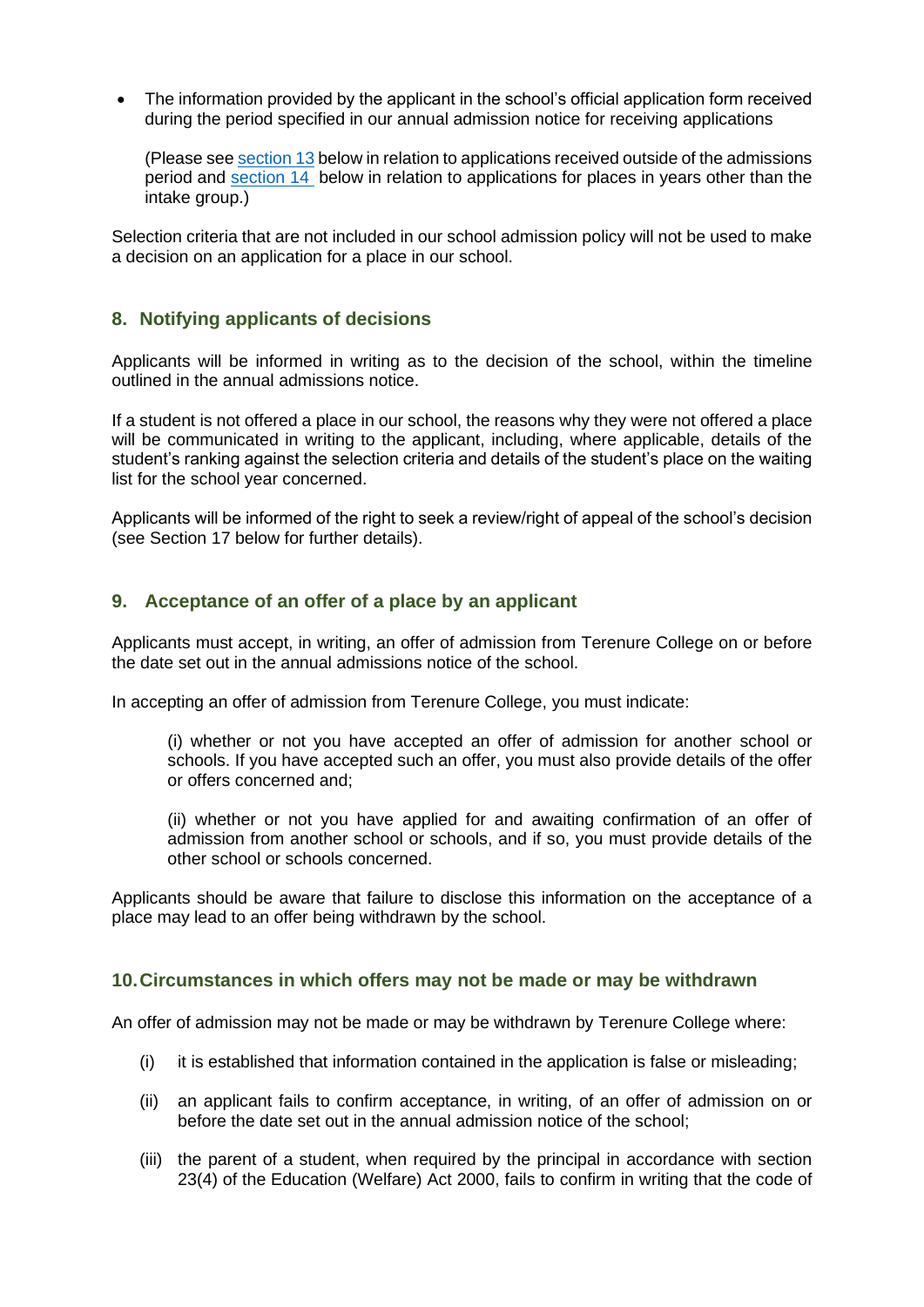behaviour of the school is acceptable to him or her and that he or she shall make all reasonable efforts to ensure compliance with such code by the student; or

- (iv) an applicant has failed to comply with the requirements of 'acceptance of an offer' as set out in Section 9 above;
- (v) The Board of Management has a duty of care to ensure as far as practicable the health and safety of the students and staff of the school. In addition, the Board of Management is required under section 15(1) of the Education Act 1998 to provide, or cause to be provided, an appropriate education for each student at the school for which that board has responsibility. An application for admission may be refused, therefore, where the admission of the applicant would pose a significant risk to the health and safety of the applicant or students and staff of the school, or risk significantly interfering with the right of other students to an appropriate education.

### **11.Sharing of Data with other schools**

Applicants should be aware that section 66(6) of the Education (Admission to Schools) Act 2018 allows for the sharing of data between schools in order to facilitate the efficient admission of students. Section 66(6) allows a school to provide a patron or another board of management with a list of the students in relation to whom:

- (i) an application for admission to the school has been received;
- (ii) an offer of admission to the school has been made, or
- (iii) an offer of admission to the school has been accepted.

The list may include any or all of the following:

- (i) the date on which an application for admission was received by the school;
- (ii) the date on which an offer of admission was made by the school;
- (iii) the date on which an offer of admission was accepted by an applicant;
- (iv) a student's personal details including his name, address, date of birth and personal public service number (within the meaning of section 262 of the Social Welfare Consolidation Act 2005).

# **12.Waiting list in the event of oversubscription**

In the event of there being more applications to the school year concerned than places available, a waiting list of students whose applications for admission to Terenure College were unsuccessful due to the school being oversubscribed will be compiled and will remain valid for the school year in which admission is being sought.

Placement on the waiting list of Terenure College is in the order of priority assigned to the students' applications after the school has applied the selection criteria in accordance with this admission policy.

Offers of any subsequent places that become available for and during the school year in relation to which admission is being sought will be made to those students on the waiting list,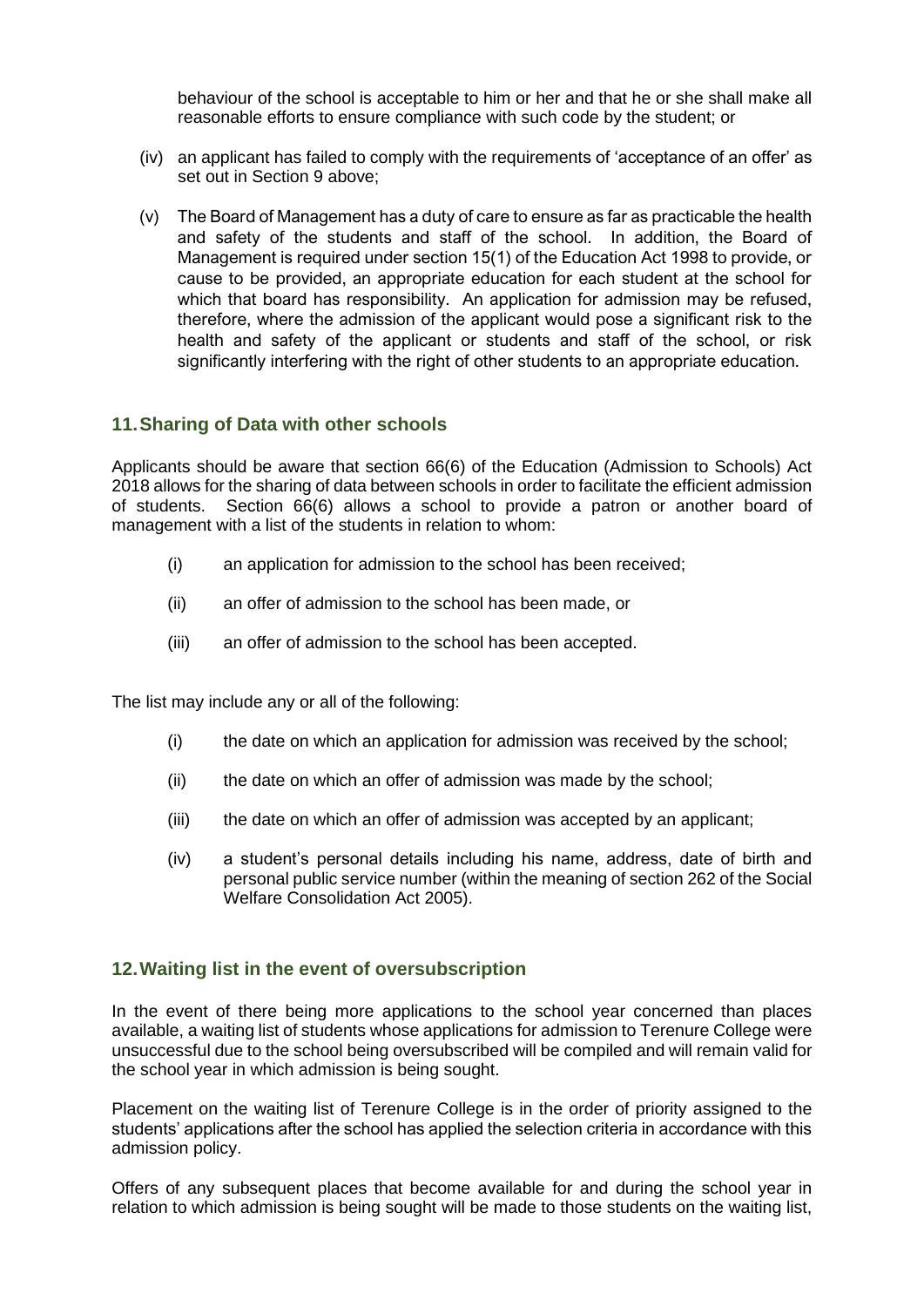in accordance with the order of priority in relation to which the students have been placed on the list.

### **13.Late Applications**

All applications for admission received after the closing date as outlined in the annual admission notice will be considered and decided upon in accordance with our school's admissions policy, the Education Admissions to School Act 2018 and any regulations made under that Act.

Late applicants will be notified of the decision in respect of their application not later than three weeks after the date on which the school received the application. Late applicants will be offered a place if there is a place available. In the event that there is no place available, the name of the applicant will be added to the waiting list. Late applications will be added to the bottom of the waiting list in order of the date of receipt of their application.

# <span id="page-6-0"></span>**14.Procedures for admission of students to other years and during the school year**

The procedures of the school in relation to the admission of students who are not already admitted to the school to years other than the school's intake group *(i.e. Years other than 1st Year)* are as follows:

- The school will decide each year how many places are being made available for each Year Group for the following year;
- The school will accept applications during the month of April preceding the school year an applicant wishes to join;
- An applicant who is in  $3<sup>rd</sup>$  Year when they apply may only be offered a place in Transition Year for the following school year;
- Before accepting the offer of a place in the school the parents and their son are strongly advised to attend a meeting with the Principal and/or Deputy Principal to ascertain whether there is a place available in the particular subject classes required by their son. The fact that there may be a space in a year group would not automatically mean that there is a place available in a particular subject class at the level required by the student. This is because class size is limited in certain subjects. For this reason parents and their son are strongly recommended to attend a meeting with the Principal and/or Deputy Principal to ensure that a transfer to the school would be in the best interests of their son given the curricular provision, subject choices/levels and facilities available at the time.
- In the event of the school being oversubscribed for a particular Year Group, the following criteria will apply:
	- 1. Brothers of a student attending or having attended the school;
	- 2. Sons and grandsons of a student having attended the school;
	- 3. Sons of employees of Terenure College;
	- 4. Nephews and grandnephews of members of the Carmelite Order;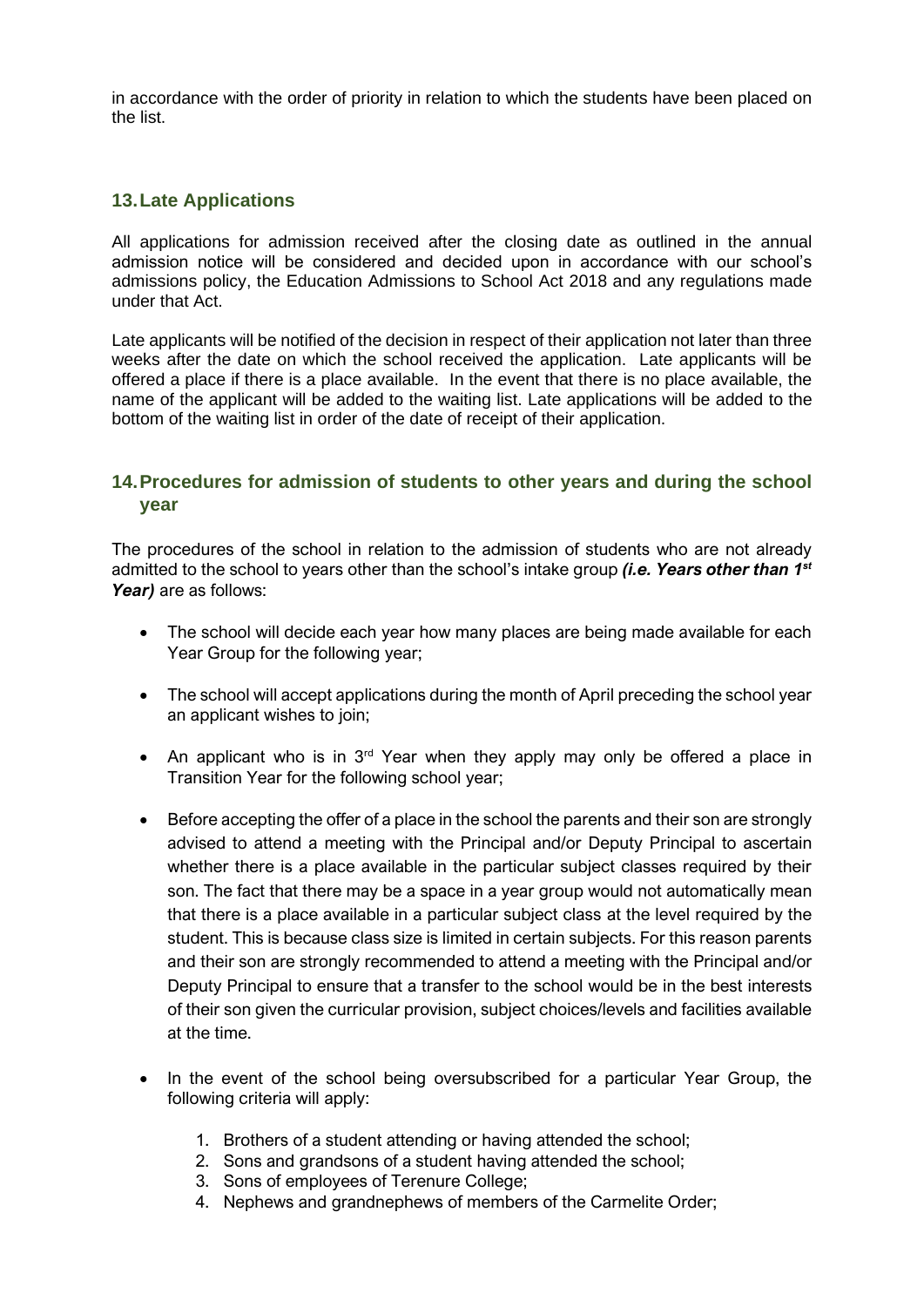- 5. A lottery system will be used to allocate the remaining places.
- In the event that there are two or more students are tied for a place or places in any of the selection criteria categories above (the number of applicants exceeds the number of remaining places), the following arrangements will apply;
- If one student satisfies more than one of the criteria, they shall be awarded the place;
- Beyond this, a lottery system will be used to ensure fair, random selection;
- Applicants will be notified in writing of the decision on their application within 3 weeks of the last day of April;
- Applicants must accept, in writing, an offer of admission from Terenure College within 3 weeks from the date of the offer being made;
- In accepting an offer of admission from Terenure College, the parents must indicate:
	- (i) whether or not they have accepted an offer of admission for another school or schools. If they have accepted such an offer, they must also provide details of the offer or offers concerned and;
	- (ii) whether or not they have applied for and awaiting confirmation of an offer of admission from another school or schools, and if so, they must provide details of the other school or schools concerned.
- Parents should be aware that failure to disclose this information on the acceptance of a place may lead to an offer being withdrawn by the school.

# **Circumstances in which offers of a place in a year group other than First Year or during the school year may not be made or may be withdrawn:**

An offer of admission may not be made or may be withdrawn by Terenure College where:

- it is established that information contained in the application is false or misleading:
- an applicant fails to confirm acceptance of an offer of admission within three weeks of the date of the offer of a place;
- the parent of a student, when required by the Principal in accordance with section 23(4) of the Education (Welfare) Act 2000, fails to confirm in writing that the Code of Behaviour of the school is acceptable to him or her and that he or she shall make all reasonable efforts to ensure compliance with such code by the student;
- an applicant has failed to comply with the requirements of 'acceptance of an offer' as set out above;
- The Board of Management has a duty of care to ensure as far as practicable the health and safety of the students and staff of the school. In addition, the Board of Management is required under section 15(1) of the Education Act 1998 to provide, or cause to be provided, an appropriate education for each student at the school for which that board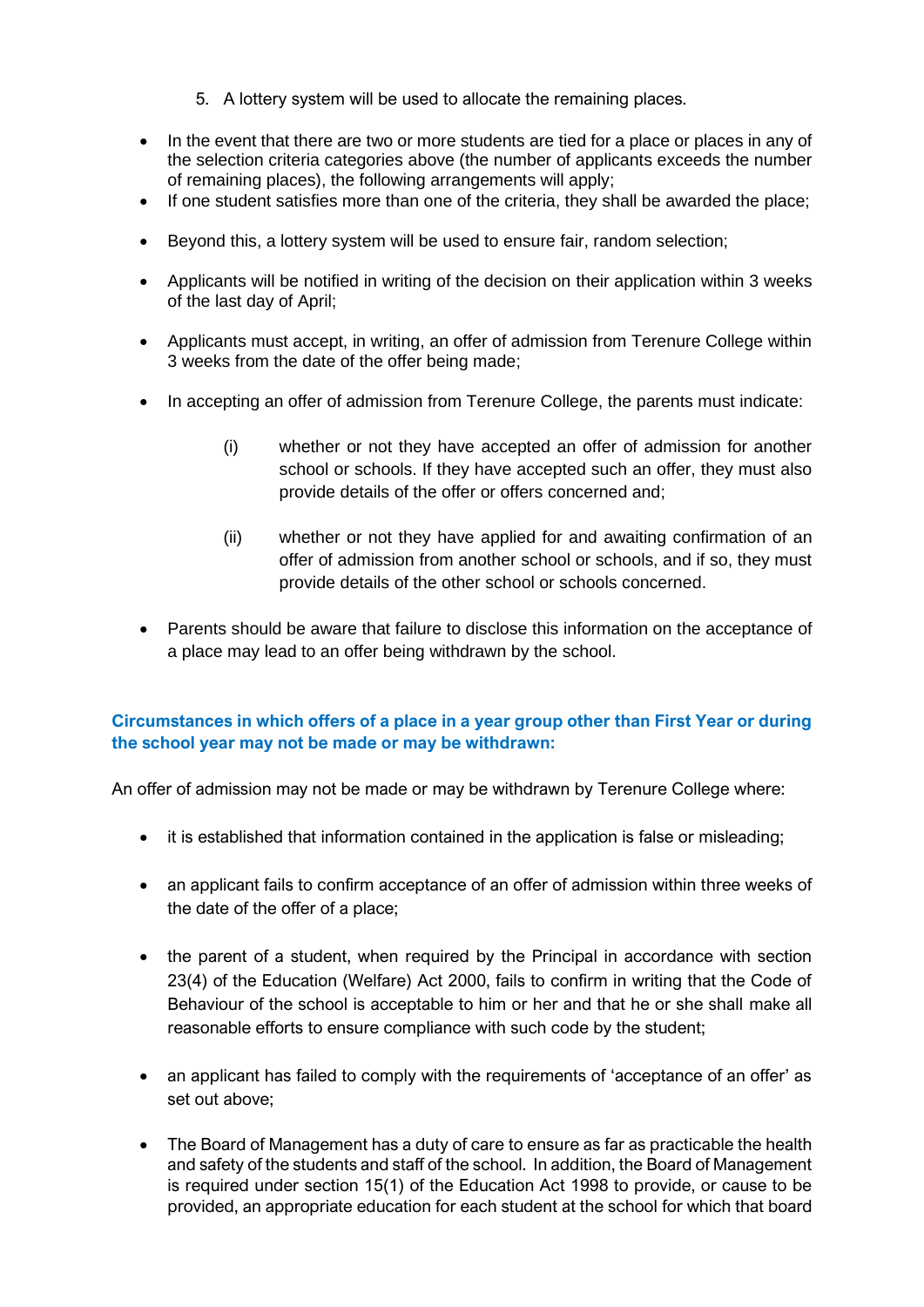has responsibility. An application for admission may be refused, therefore, where the admission of the applicant would pose a significant risk to the health and safety of the applicant or students and staff of the school, or risk significantly interfering with the right of other students to an appropriate education.

In the event of there being more applications to the Year Group concerned than places available, a waiting list of students whose applications for admission to Terenure College were unsuccessful due to the Year Group being oversubscribed will be compiled and will remain valid for the school year in which admission is being sought. Placement on the waiting list of Terenure College is in the order of priority assigned to the students' applications after the school has applied the selection criteria in accordance with this admission policy. Offers of any subsequent places that become available for the school year in relation to which admission is being sought will be made to those students on the waiting list, in accordance with the order of priority in relation to which the students have been placed on the list.

All applications for admission received after the last day of April will be considered a late application. Late applicants will be notified of the decision in respect of their application not later than three weeks after the date on which the school received the application. Late applicants will be offered a place if there is a place available. In the event that there is no place available, the name of the applicant will be added to the waiting list. Late applications will be added to the bottom of the waiting list in order of the date of receipt of their application.

### **Sharing of Data with other schools:**

Applicants should note that the provisions of **Section 11** above relating to the sharing of data with other schools will apply in all cases where an application is made to a year group other than First Year or during the school year.

The procedures of the school in relation to the admission of students who are not already admitted to the school, after the commencement of the school year in which admission is sought, are as follows:

- The school will not accept applications in relation to the admission of students who are not already admitted to the school, after the commencement of the school year in which admission is sought, other than in cases where the student is changing his residence;
- Such applications can be made at any stage during the school year;
- Applicants will be notified in writing of the decision on their application within 3 weeks of the receipt of their application;
- An applicant may only be offered a place in a Year Group depending on there being a place available in the relevant Year Group;
- Applicants must accept, in writing, an offer of admission from Terenure College within 3 weeks from the date of the offer being made. Failure to do so may result in the offer being withdrawn;
- The provision of Section 10 above apply.

# <span id="page-8-0"></span>**15.Declaration in relation to the charging of fees**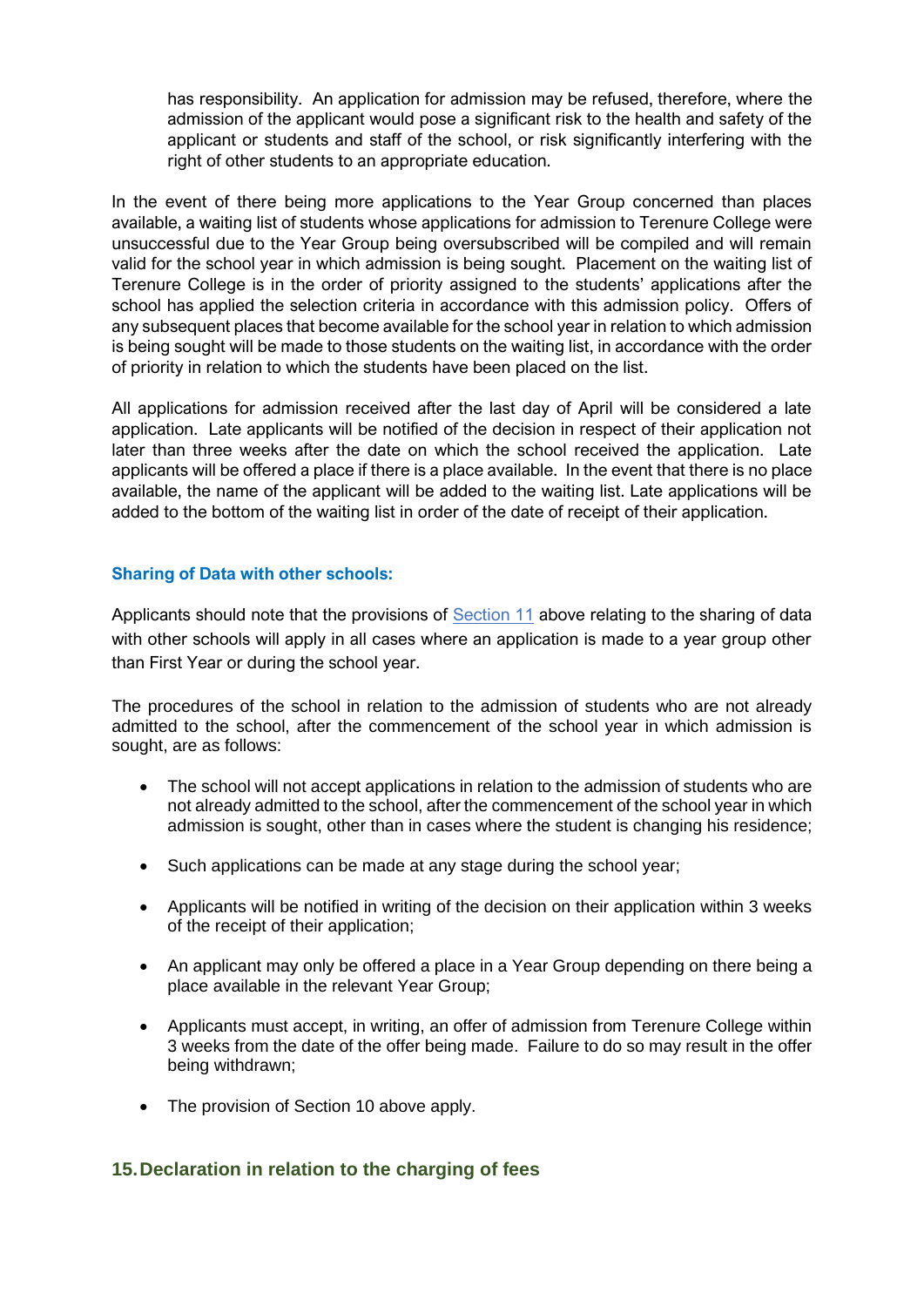Terenure College is a fee-charging school specified in the list of fee-charging schools published by the Minister from time, as referred to in section 64 of the Education Act 1998, as amended.

The Board of Management of Terenure College determines annually the fees for the following:

- (a) an application for admission of a student to the College:
- (b) the deposit payable on acceptance of a place in the College;
- (c) the fees and charges payable each year.

Up to date payment of school fees and charges is a condition of continued enrolment in the College.

# **16. Arrangements regarding students not attending religious instruction**

Terenure College offers *religious education* in all year groups.

In this context it is important to understand the distinction between 'r*eligious education'* and *'religious instruction'*:

- *Religious education* is open to all pupils regardless of their commitment to any particular religion or worldview. It seeks to contribute to the spiritual and moral development of all students equally.
- *Religious instruction* is instruction in accordance with the rites, practices and teachings of a particular religion or denomination for pupils of that religious tradition.

All students are required to attend and engage in Religious Education in all Year Groups.

1<sup>st</sup> to 3<sup>rd</sup> Year students study the Junior Cycle Religious Education course. For Senior Cycle classes (i.e.  $4<sup>th</sup>$ ,  $5<sup>th</sup>$  and  $6<sup>th</sup>$  Years) the religious education programme may include some elements of religious instruction in some modules. Please note that the Senior Cycle Relationship and Sexuality Education Programme is taught as part of the Senior Cycle religious education programme.

A parent of a student, or a student who has reached the age of 18, who wishes to attend Terenure College without attending religious instruction should make a written request to the Principal. A meeting will then be arranged with the parent or the student, as the case may be, to discuss how the request may be accommodated by the school. These arrangements will not result in a reduction in the school day of such students. Any timetabled periods of religious education that the student does not attend may not be used for extra study/homework. The student will participate in all the other elements of the religious education programme for the relevant Year Group.

# **17. Reviews/appeals**

### **Review of decisions by the board of Management**

The parent of the student, or in the case of a student who has reached the age of 18 years, the student, may request the board to review a decision to refuse admission. Such requests must be made in accordance with Section 29C of the Education Act 1998.